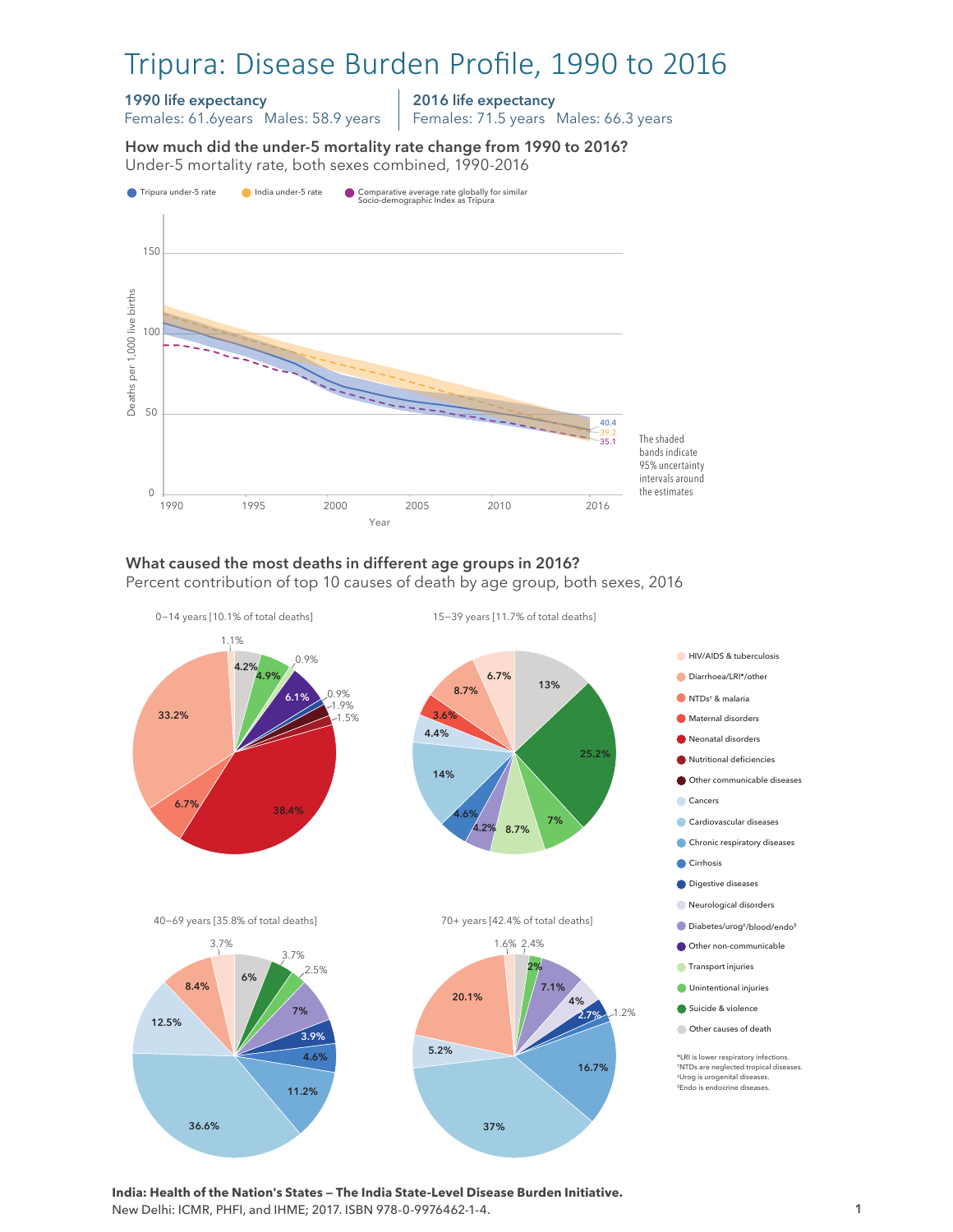### Proportion of total disease burden from: Premature death: 66.7% | Disability or morbidity: 33.3%

### What caused the most years of life lost, by sex, in 2016?

Top 15 causes of YLLs, ranked by percent for both sexes combined, 2016



# What caused the most years lived with disability, by sex, in 2016?

Top 15 causes of YLDs, ranked by percent for both sexes combined, 2016



\*Sense organ diseases includes mainly hearing and vision loss.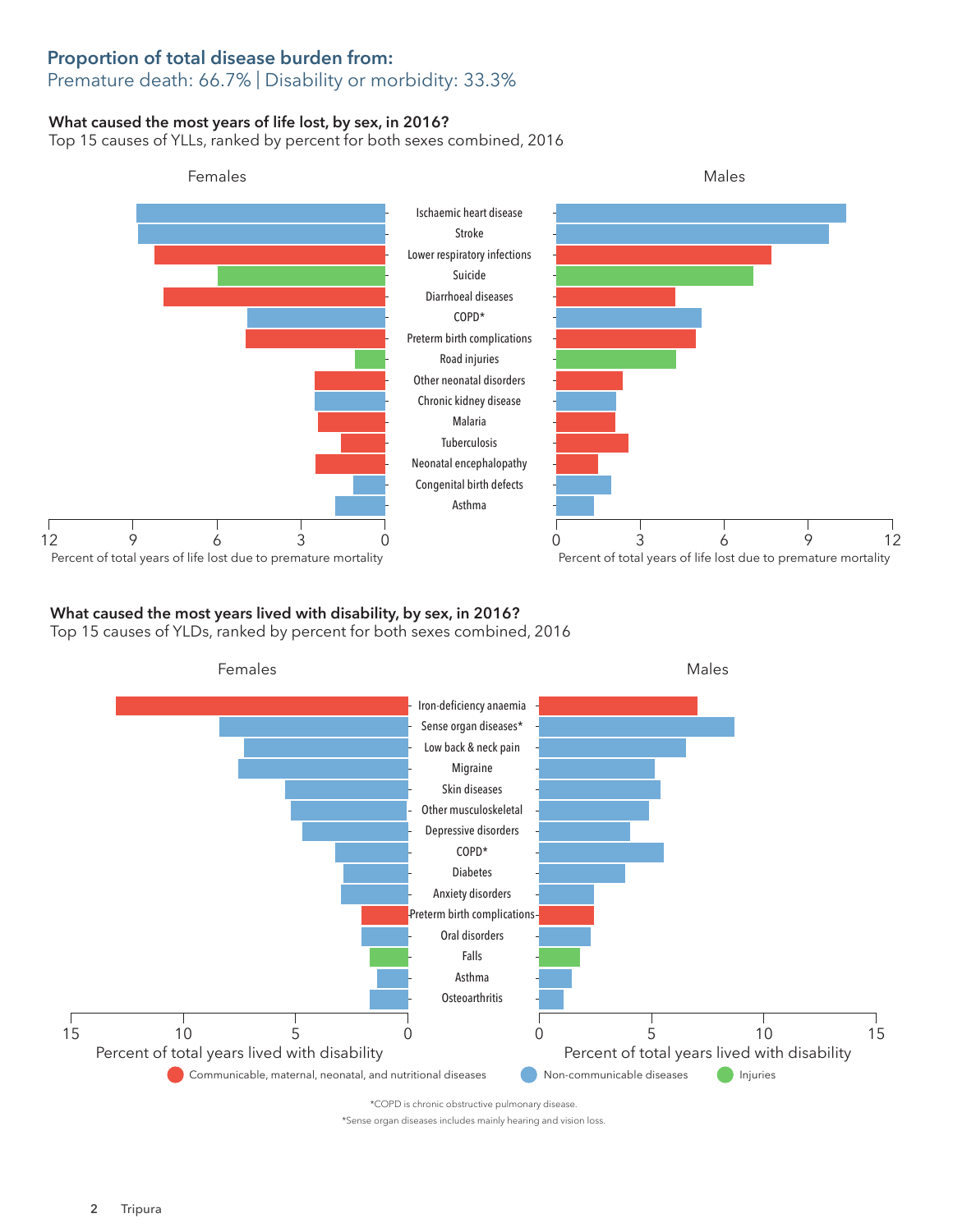## Proportion of total disease burden from: CMNNDs: 31.1% | NCDs: 57.0% | Injuries: 12.0%

How have the leading causes of death and disability combined changed from 1990 to 2016? How have the leading causes of death and disability combined changed from 1990 to 2016? Change in top 15 causes of DALYs, both sexes, ranked by number of DALYs, 1990–2016 Change in top 15 causes of DALYs, both sexes, ranked by number of DALYs, 1990–2016



What caused the most death and disability combined across age groups in 2016?

Percent of DALYs by age group, both sexes, 2016



The number in parentheses after each age group on the x-axis is the percent of population in that age group.